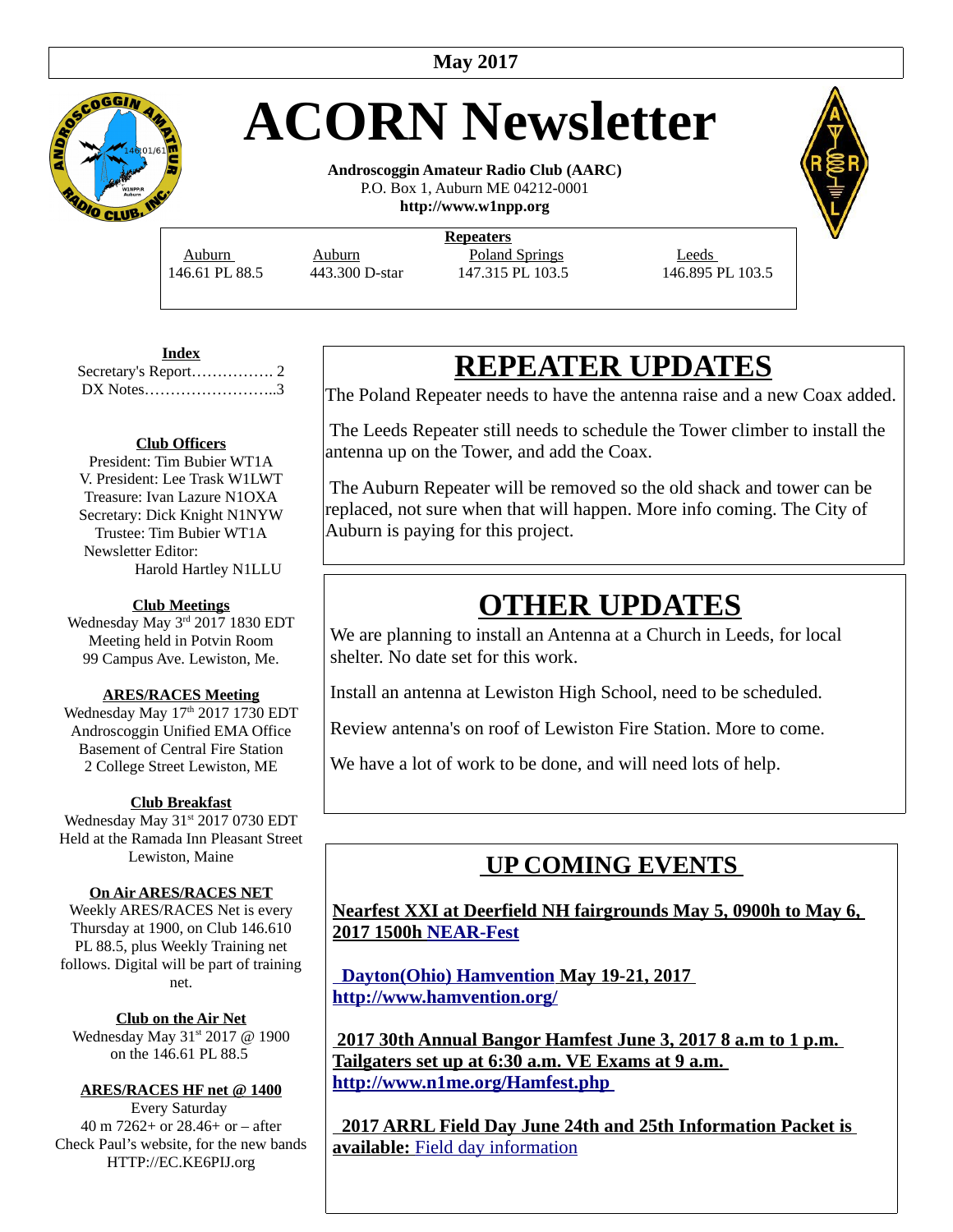By Dick Knight N1NYW

 The Androscoggin Amateur Radio Club held a meeting April 5, 2017 at the Potvin Room of the St. Marys' Medical Arts Building in Lewiston Maine. In attendance: kb1cdu, n1dot, n1ty, w1lwt, w1ltx, wa1skp, ka1doi, n1zrl, n1oxe, n1wfo, ke6pij, ke4ucw, kb1zlv, kc1amq, kc1dny, kc1aih, n1oxa, wt1a, ku1u and Stanley, n1nyw, k1wtx, kb1qhr, kb1ypz, wb1hfy.

 The meeting was called to order at 7:00 p.m. by President Tim Bubier. Jerry k1wtx made a motion to approve the minutes of the March meeting as printed in the newsletter. Miriam kc1aih seconded the motion. Vote: approved.

 Ivan n1oxa read the Treasurers report. Miriam kc1aih made a motion to approve the report, Andy kb1doi seconded the motion. Vote: approved. Ivan continued with a report on the hamfest and convention finances. The crowd was small because of the weather but still made \$ 525.77 profit. Our next hamfest at the Ramada is already booked for March 30 and 31 2018, Ivan made a motion to pay the Ramada a deposit of \$ 100 to hold the reservation. Motion seconded by Miriam kc1aih. Vote: approved.

 Ivan also reports that the VE exam session had seven persons pass the tech test, three passed and became generals, one flunked the general test, and one passed the extra exam.

 Ivan says he is looking for operators to work the MS walk on April 29, if you are interested contact Ivan.

 Tim says the status of the Leeds repeater project is at a stand still awaiting better weather and getting a helper for Paul Michaud.

 Tim and the crew are looking forward to Field Day June 24 and 25. A field day committee was formed to help plan and operate the Field Day. Members are Keith, Fred, Cory, Ivan and Tim. We are looking for help with \$\$\$ for food and supplies and recruiting operators. Oxford County is planning to bring their trailer and some operators.

 Election of club officers: Cory stepped down from the job of Vice President. Jerry k1wtx made a motion to retain current officers except Cory, motion seconded by Dave n1oxe. Vote: approved. Bob w1ltx make a motion to nominate Lee Trask w1lwt for the Vice Presidents job. Motion seconded by Dave n1oxe. Vote: approved.

 Dave n1oxe made a motion to adjourn, Miriam kc1aih seconded the motion. Vote: approved at 7:21 p.m.

Jerry k1wtx won \$ 17 in the 50/50 drawing.

Respectfully Submitted,

Dick Knight n1nyw